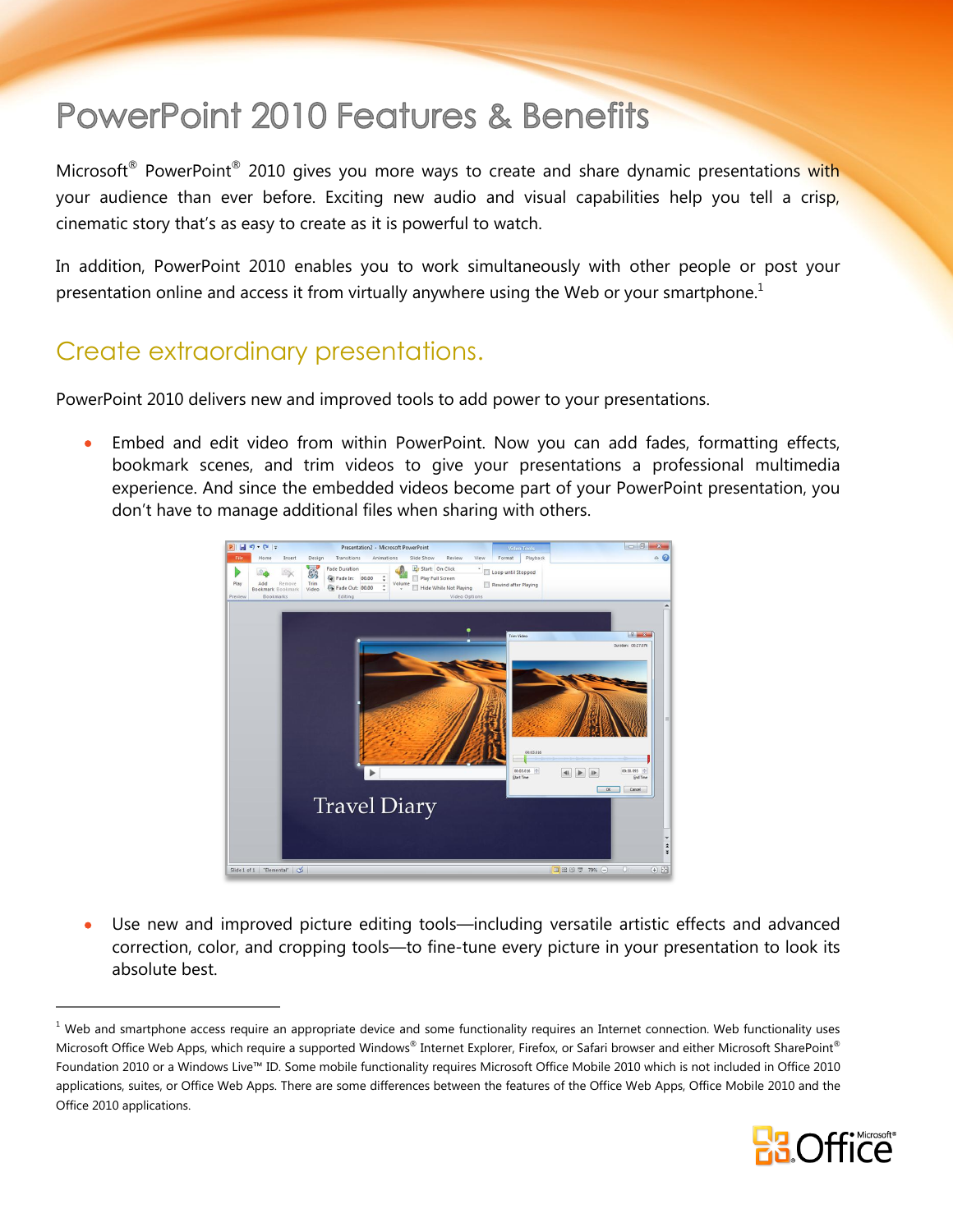Add dynamic 3-D slide transitions and more realistic animation effects to grab your audience's attention.



## Manage presentations with tools that save time and simplify your work.

It's much easier to create and manage presentations when you can work the way you want.

• Compress video and audio in your presentation to reduce file size for easy sharing and improved playback performance. The option to compress media is just one of many new features available from the new Microsoft Office Backstage™ view. Backstage view replaces the traditional File menu in all Office 2010 applications and provides a centralized, organized space for all of your presentation management tasks.



 Easily customize the improved Ribbon to make the commands you need most accessible. Create custom tabs or even customize built-in tabs. With PowerPoint 2010, you're in control.

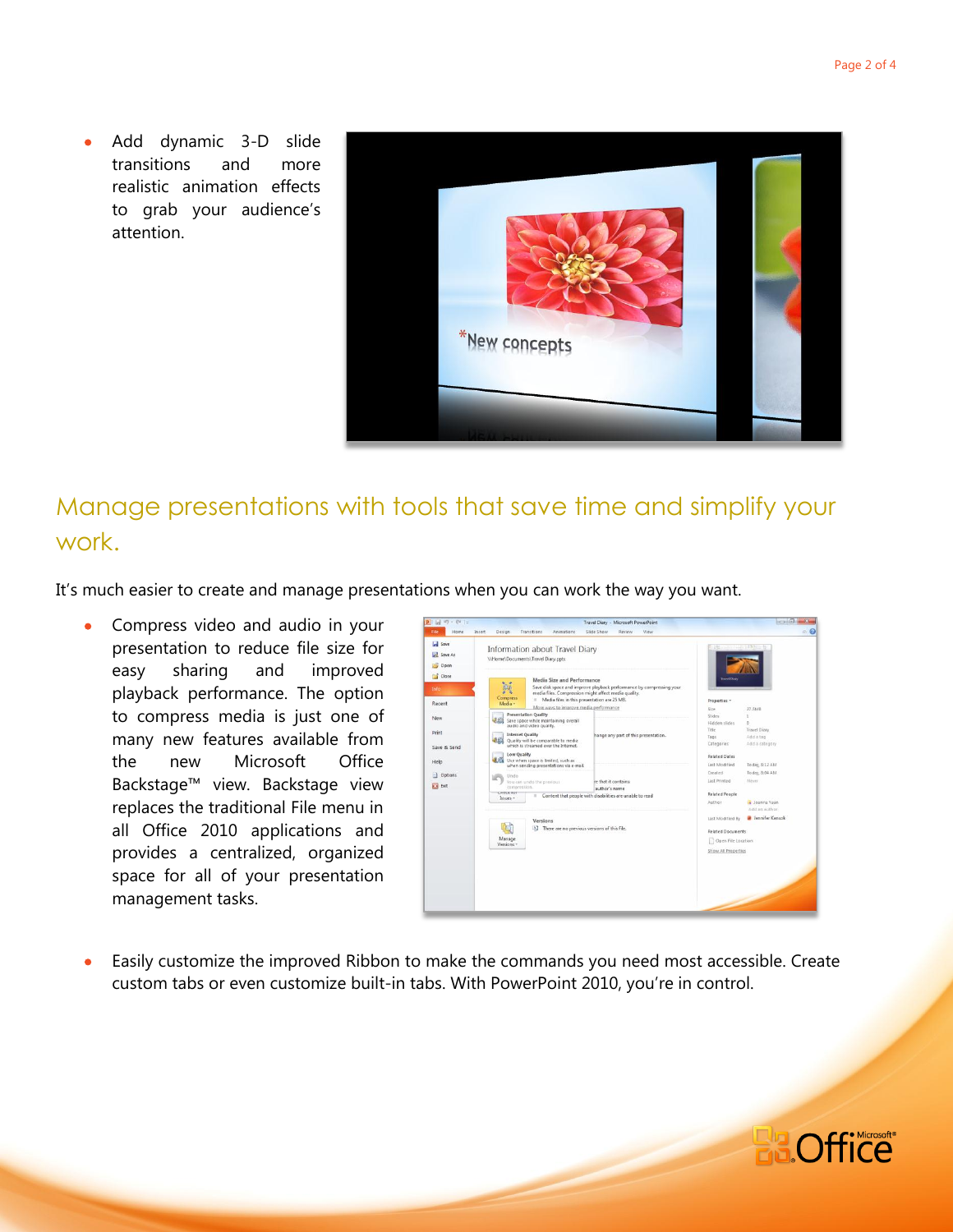## Work together more successfully.

If you are one of the many people who work with others on presentations and projects, PowerPoint 2010 is the perfect tool for you.

 Broadcast your slide show live to people in other locations, whether or not they have PowerPoint installed.<sup>2</sup> Or create a video of your presentation—including transitions, animations, narration, timings, and the new laser pointer—to share with virtually anyone, any time after your live broadcast.

<span id="page-2-0"></span>

 Use new co-authoring capabilities to edit the same presentation, at the same time, with people in different locations. You can even communicate as you work, directly from PowerPoint.<sup>3,4</sup>



<sup>&</sup>lt;sup>2</sup> Requires SharePoint Foundation 2010 or a Windows Live ID. To broadcast via SharePoint 2010, Office Web Apps must be installed.

 $\overline{a}$ 

<sup>4</sup> Instant messaging and presence requires one of the following: Microsoft Office Communications Server 2007 R2 with Microsoft Office Communicator 2007 R2; Windows Live Messenger, or another instant messaging application that supports IMessenger. Voice calls require Office Communications Server 2007 R2 with Office Communicator 2007 R2 or later or an instant messaging application that supports IMessengerAdvanced.



<sup>&</sup>lt;sup>3</sup> Requires SharePoint Foundation 2010 or a Windows Live ID.